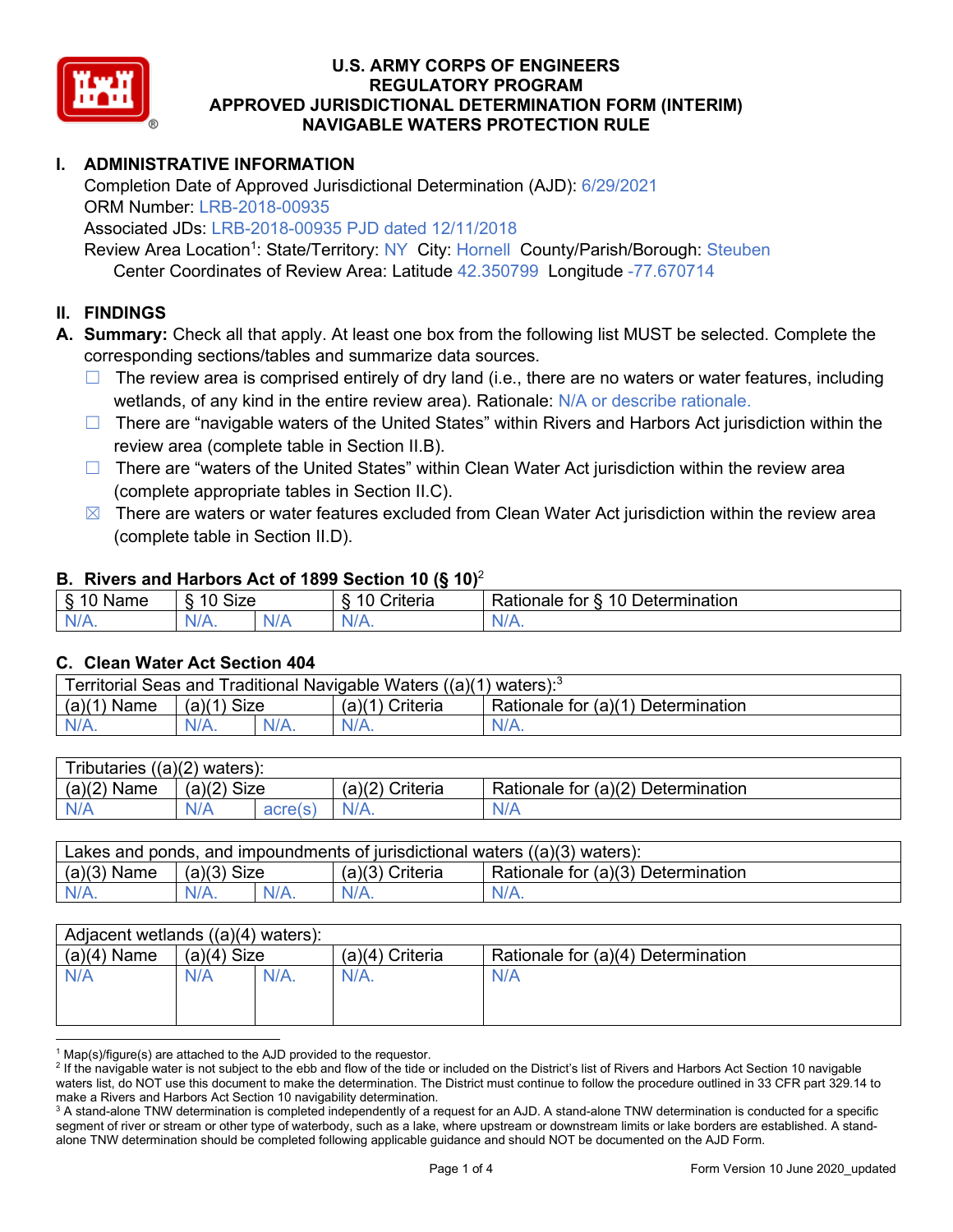

| Adjacent wetlands $((a)(4)$ waters): |               |  |                   |                                    |  |
|--------------------------------------|---------------|--|-------------------|------------------------------------|--|
| $(a)(4)$ Name                        | $(a)(4)$ Size |  | $(a)(4)$ Criteria | Rationale for (a)(4) Determination |  |
|                                      |               |  |                   |                                    |  |
|                                      |               |  |                   |                                    |  |
|                                      |               |  |                   |                                    |  |
|                                      |               |  |                   |                                    |  |

## **D. Excluded Waters or Features**

| Excluded waters $((b)(1) - (b)(12))$ : <sup>4</sup> |                       |                  |                                    |                                                                                                                                                                                                                                                                                                                                                                                                                                                                                                                                                                                                                                                                                                                                                                                                                                                                                 |  |
|-----------------------------------------------------|-----------------------|------------------|------------------------------------|---------------------------------------------------------------------------------------------------------------------------------------------------------------------------------------------------------------------------------------------------------------------------------------------------------------------------------------------------------------------------------------------------------------------------------------------------------------------------------------------------------------------------------------------------------------------------------------------------------------------------------------------------------------------------------------------------------------------------------------------------------------------------------------------------------------------------------------------------------------------------------|--|
| <b>Exclusion Name</b>                               | <b>Exclusion Size</b> |                  | Exclusion <sup>5</sup>             | <b>Rationale for Exclusion Determination</b>                                                                                                                                                                                                                                                                                                                                                                                                                                                                                                                                                                                                                                                                                                                                                                                                                                    |  |
| <b>Wetland 1</b>                                    | 0.004                 | $\text{acre}(s)$ | $(b)(1)$ Non-<br>adjacent wetland. | The wetland is a shallow surface concave<br>depression that collects water and holds it long<br>enough to provide wetland characteristics but<br>does not drain to any $(a)(1)-(a)(3)$ waters.<br>Photos included within the delineation report and<br>a review of aerial imagery show no natural or<br>artificial barrier between the wetland and the<br>Canisteo River which is about 300 feet to the<br>west. The NRCS/USDA Web Soil Survey "Flood<br>Frequency Class" rating is "none" which means<br>flooding is not probable. The chance of flooding<br>is nearly 0 percent in any year. All resources<br>reviewed support the determination that the<br>wetland doesn't directly abut an a(1)-a(3) waters,<br>are not separated from an $a(1)$ - $a(3)$ waters by a<br>natural or man-made feature and are not<br>adjacent to an $a(1)$ - $a(3)$ waters.                 |  |
| <b>Wetland 2</b>                                    | 0.01                  | $\text{acre}(s)$ | $(b)(1)$ Non-<br>adjacent wetland. | The delineation indicated no drainages or<br>tributaries are within the vicinity of the wetland.<br>The wetland is a shallow surface concave<br>depression that collects water and holds it long<br>enough to provide wetland characteristics but<br>does not drain to any $(a)(1)-(a)(3)$ waters.<br>Photos included within the delineation report and<br>a review of aerial imagery show no natural or<br>artificial barrier between the wetland and the<br>Canisteo River, which is about 600 feet to the<br>west. The NRCS/USDA Web Soil Survey "Flood<br>Frequency Class" rating is "none" which means<br>flooding is not probable. The chance of flooding<br>is nearly 0 percent in any year. All resources<br>reviewed support the determination that the<br>wetland doesn't directly abut an a(1)-a(3) waters,<br>are not separated from an $a(1)$ - $a(3)$ waters by a |  |

<sup>4</sup> Some excluded waters, such as (b)(2) and (b)(4), may not be specifically identified on the AJD form unless a requestor specifically asks a Corps district to do so. Corps districts may, in case-by-case instances, choose to identify some or all of these waters within the review area.

 $5$  Because of the broad nature of the (b)(1) exclusion and in an effort to collect data on specific types of waters that would be covered by the (b)(1) exclusion, four sub-categories of (b)(1) exclusions were administratively created for the purposes of the AJD Form. These four sub-categories are not new exclusions, but are simply administrative distinctions and remain (b)(1) exclusions as defined by the NWPR.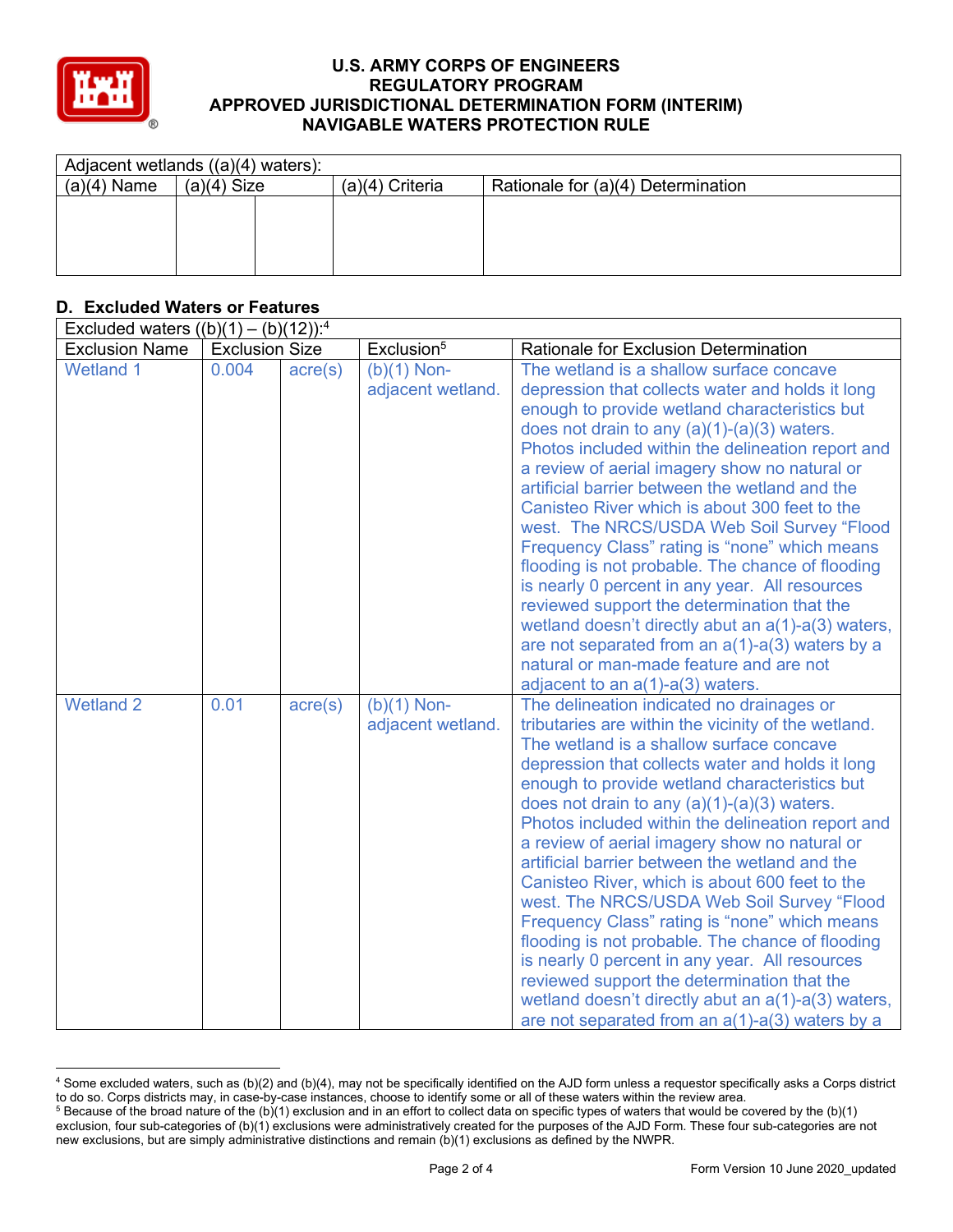

| Excluded waters $((b)(1) - (b)(12))$ : <sup>4</sup> |                       |                  |                                    |                                                                                                                                                                                                                                                                                                                                                                                                                                                                                                                                                                                                                                                                                                                                                                                                                                                                                                                                                                |  |  |
|-----------------------------------------------------|-----------------------|------------------|------------------------------------|----------------------------------------------------------------------------------------------------------------------------------------------------------------------------------------------------------------------------------------------------------------------------------------------------------------------------------------------------------------------------------------------------------------------------------------------------------------------------------------------------------------------------------------------------------------------------------------------------------------------------------------------------------------------------------------------------------------------------------------------------------------------------------------------------------------------------------------------------------------------------------------------------------------------------------------------------------------|--|--|
| <b>Exclusion Name</b>                               | <b>Exclusion Size</b> |                  | Exclusion <sup>5</sup>             | <b>Rationale for Exclusion Determination</b>                                                                                                                                                                                                                                                                                                                                                                                                                                                                                                                                                                                                                                                                                                                                                                                                                                                                                                                   |  |  |
|                                                     |                       |                  |                                    | natural or man-made feature and are not                                                                                                                                                                                                                                                                                                                                                                                                                                                                                                                                                                                                                                                                                                                                                                                                                                                                                                                        |  |  |
|                                                     |                       |                  |                                    | adjacent to an $a(1)$ - $a(3)$ waters.                                                                                                                                                                                                                                                                                                                                                                                                                                                                                                                                                                                                                                                                                                                                                                                                                                                                                                                         |  |  |
| <b>Wetland 3</b>                                    | 0.065                 | $\text{acre}(s)$ | $(b)(1)$ Non-<br>adjacent wetland. | The delineation indicated no drainages or<br>tributaries are within the vicinity of the wetland.<br>The wetland is a shallow surface concave<br>depression that collects water and holds it long<br>enough to provide wetland characteristics but<br>does not drain to any $(a)(1)-(a)(3)$ waters.<br>Photos included within the delineation report and<br>a review of aerial imagery show no natural or<br>artificial barrier between the wetland and Big<br>Creek, which is about 300 feet to the north. The<br>NRCS/USDA Web Soil Survey "Flood Frequency<br>Class" rating is "none" which means flooding is<br>not probable. The chance of flooding is nearly 0<br>percent in any year. All resources reviewed<br>support the determination that the wetland<br>doesn't directly abut an $a(1)$ - $a(3)$ waters, are not<br>separated from an $a(1)$ - $a(3)$ waters by a natural<br>or man-made feature and are not adjacent to an<br>$a(1)-a(3)$ waters. |  |  |

# **III. SUPPORTING INFORMATION**

- **A. Select/enter all resources** that were used to aid in this determination and attach data/maps to this document and/or references/citations in the administrative record, as appropriate.
	- $\boxtimes$  Information submitted by, or on behalf of, the applicant/consultant: Wetland Delineation Report dated November 2018

This information is sufficient for purposes of this AJD.

Rationale: Wetland delineation was submitted with accurate, completed data sheets, photographs, NWI map, web soil survey with hydric soil ratings and other supporting information.

- $\Box$  Data sheets prepared by the Corps: Title(s) and/or date(s).
- ☒ Photographs: Aerial: Google earth images from 1985 through 2018
- $\boxtimes$  Corps site visit(s) conducted on: 9/28/2018
- ☐ Previous Jurisdictional Determinations (AJDs or PJDs): ORM Number(s) and date(s).
- ☐ Antecedent Precipitation Tool: *provide detailed discussion in Section III.B*.
- ☒ USDA NRCS Soil Survey: Steuben County, reviewed on 6/29/2021
- ☒ USFWS NWI maps: Reviewed on 6/29/2021
- $\boxtimes$  USGS topographic maps: Hornell

#### **Other data sources used to aid in this determination:**

| Data Source (select)      | Name and/or date and other relevant information |
|---------------------------|-------------------------------------------------|
| Other USGS data (specify) | N/A                                             |
| USDA Sources              | $N/A$ .                                         |
| NOAA Sources              | $N/A$ .                                         |